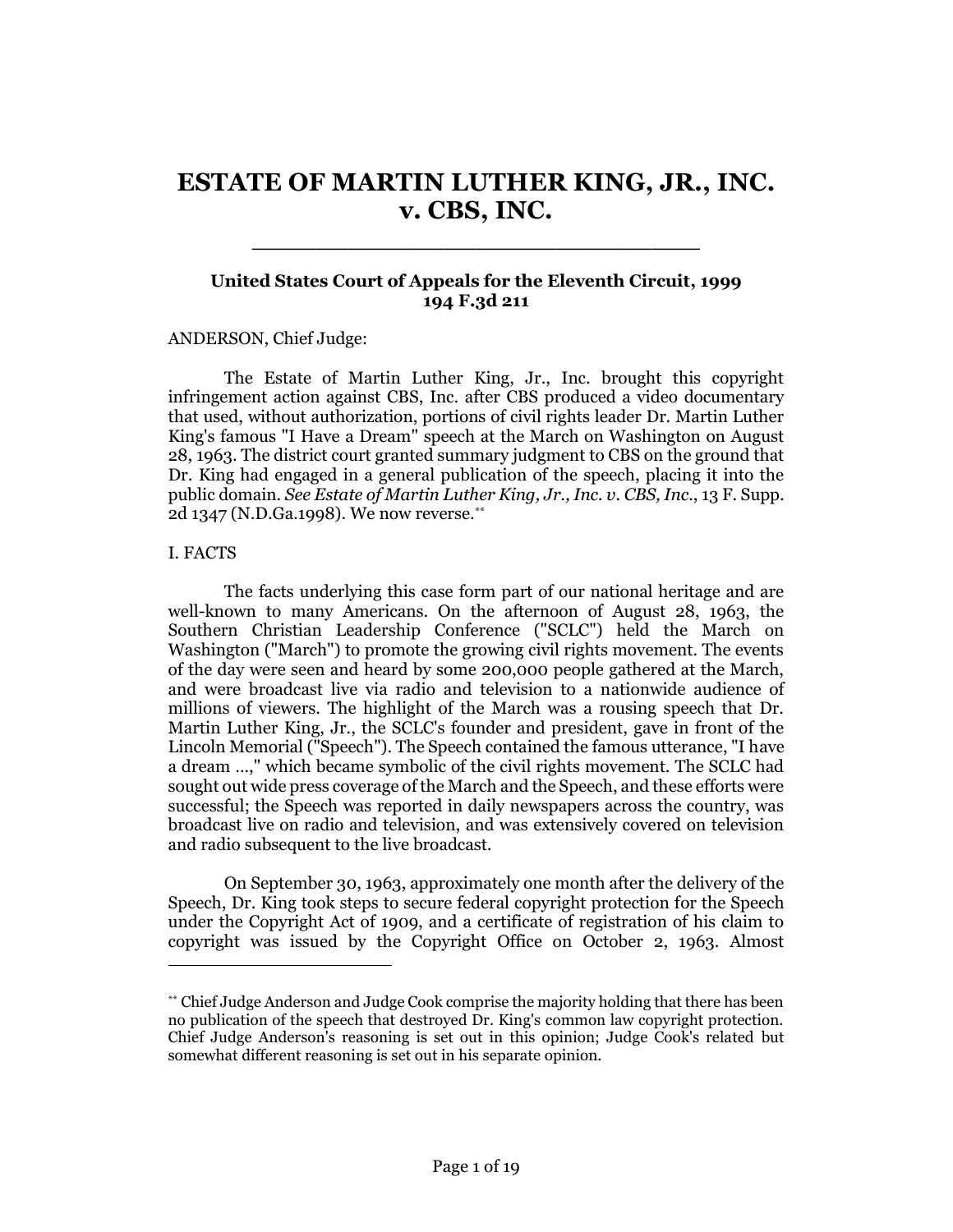immediately thereafter, Dr. King filed suit in the Southern District of New York to enjoin the unauthorized sale of recordings of the Speech and won a preliminary injunction on December 13, 1963. *See King v. Mister Maestro, Inc.*, 224 F. Supp. 101 (S.D.N.Y.1963).

For the next twenty years, Dr. King and the Estate enjoyed copyright protection in the Speech and licensed it for a variety of uses, and renewed the copyright when necessary. In 1994, CBS entered into a contract with the Arts & Entertainment Network to produce a historical documentary series entitled "The 20th Century with Mike Wallace." One segment was devoted to "Martin Luther King, Jr. and The March on Washington." That episode contained material filmed by CBS during the March and extensive footage of the Speech (amounting to about 60% of its total content). CBS, however, did not seek the Estate's permission to use the Speech in this manner and refused to pay royalties to the Estate. The instant litigation ensued.

On summary judgment, the district court framed the issue as "whether the public delivery of Dr. King's speech … constituted a general publication of the speech so as to place it in the public domain." 13 F. Supp. 2d at 1351. After discussing the relevant case law, the district court held that Dr. King's "performance coupled with such wide and unlimited reproduction and dissemination as occurred concomitant to Dr. King's speech during the March on Washington can be seen only as a general publication which thrust the speech into the public domain." *Id.* at 1354.<sup>1</sup> Thus, the district court granted CBS's motion for summary judgment. The Estate now appeals to this Court.

## II. DISCUSSION

 $\overline{a}$ 

We review the district court's grant of summary judgment *de novo*, with all facts and reasonable inferences therefrom reviewed in the light most favorable to the nonmoving party. *See Hale v. Tallapoosa County*, 50 F.3d 1579, 1581 (11th Cir.1995). Summary judgment was due to be granted only if the forecast of evidence before the district court showed that there was no genuine issue as to any material fact and that the moving party, i.e., CBS, was entitled to judgment as a matter of law. See Fed.R.Civ.P. 56(c).

<sup>1</sup> The district court noted that there potentially was some additional evidence of general publication. First, the SCLC published a newsletter of wide circulation containing the full text of the Speech. Second, an advance text of the Speech may have been freely available to the public in a press tent at the March. However, the district court disregarded both of these items of evidence because the procedural posture of the case was one of summary judgment, and "material facts [were] in dispute as to whether the use of Dr. King's speech in the newsletter was authorized and also as to the actual availability of the advance text." 13 F. Supp. 2d at 1353 n. 5.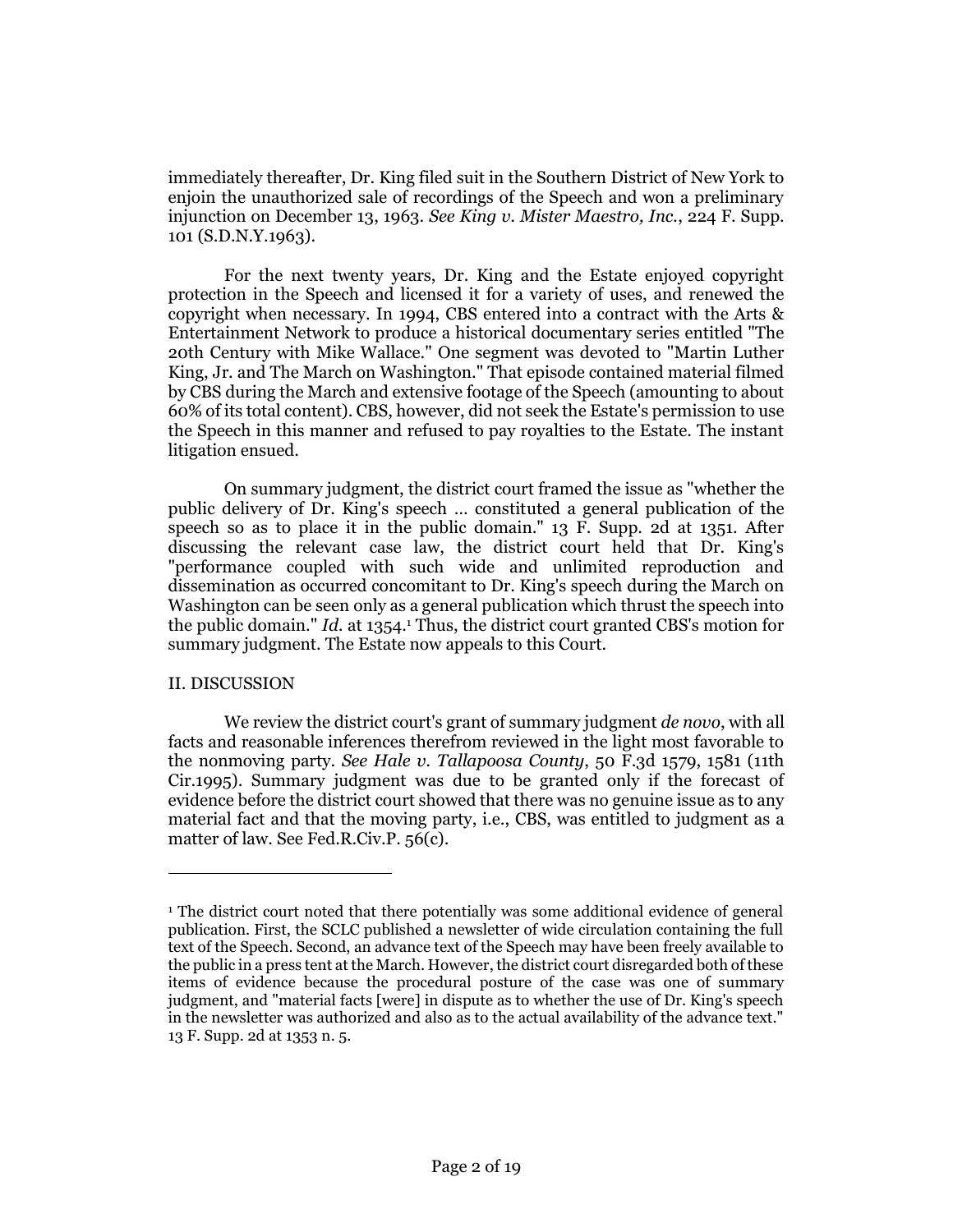Because of the dates of the critical events, the determinative issues in this case are properly analyzed under the Copyright Act of 1909 ("1909 Act"), rather than the Copyright Act of 1976 ("1976 Act") that is currently in effect. *See Brown v. Tabb*, 714 F.2d 1088, 1091 (11th Cir.1983) ("The determination whether a work entered the public domain prior to the effective date of the 1976 Act must be made according to the copyright law as it existed before that date."). The question is whether Dr. King's attempt to obtain statutory copyright protection on September 30, 1963 was effective, or whether it was a nullity because the Speech had already been forfeited to the public domain via a general publication.<sup>2</sup>

Under the regime created by the 1909 Act, an author received state common law protection automatically at the time of creation of a work. See 1 Melville B. Nimmer & David Nimmer, *Nimmer on Copyright* § 4.01[B] (1998) [hereinafter *Nimmer*]. This state common law protection persisted until the moment of a general publication.<sup>3</sup> *See Silverman v. CBS Inc.*, 632 F. Supp. 1344, 1353 (S.D.N.Y.1986). When a general publication occurred, the author either forfeited his work to the public domain, *see, e.g.*, *White v. Kimmell*, 193 F.2d 744 (9th Cir. 1952), or, if he had therebefore complied with federal statutory requirements, converted his common law copyright into a federal statutory copyright. *See Mister Maestro*, 224 F. Supp. at 105 ("The [statutory] copyright may be obtained before publication of such works but as soon as publication occurs there must be compliance with the requirements as to published works."); *see generally* 1 *Nimmer* § 4.01[B].

In order to soften the hardship of the rule that publication destroys common law rights, courts developed a distinction between a "general publication" and a "limited publication." *Brown*, 714 F.2d at 1091 (citing *American Vitagraph, Inc. v. Levy*, 659 F.2d 1023, 1026-27 (9th Cir.1981)). Only a general publication divested a common law copyright. *See Id.* A general publication occurred "when a work was made available to members of the public at large without regard to their identity or what they intended to do with the work." *Id.* (citing *Burke v. National Broadcasting Co.*, 598 F.2d 688, 691 (1st Cir. 1979)). Conversely, a non-divesting limited publication was one that communicated the contents of a work to a select group and for a limited purpose, and without the right of diffusion, reproduction, distribution or sale. *See Id.* (citing *White*, 193 F.2d at 746-47). The issue before us is whether Dr. King's delivery of the Speech was a general publication.

<sup>2</sup> If Dr. King and the Estate had a valid copyright in the Speech under the 1909 Act, that copyright was carried forward under the 1976 Act pursuant to the provisions of 17 U.S.C. § 304. In 1991, the copyright in the Speech was duly renewed.

<sup>3</sup> We stress that in this area of the law the word "publication" is "a legal word of art, denoting a process much more esoteric than is suggested by the lay definition of the term." Melville B. Nimmer, *Copyright Publication,* 56 Colum. L.Rev. 185, 185 (1956).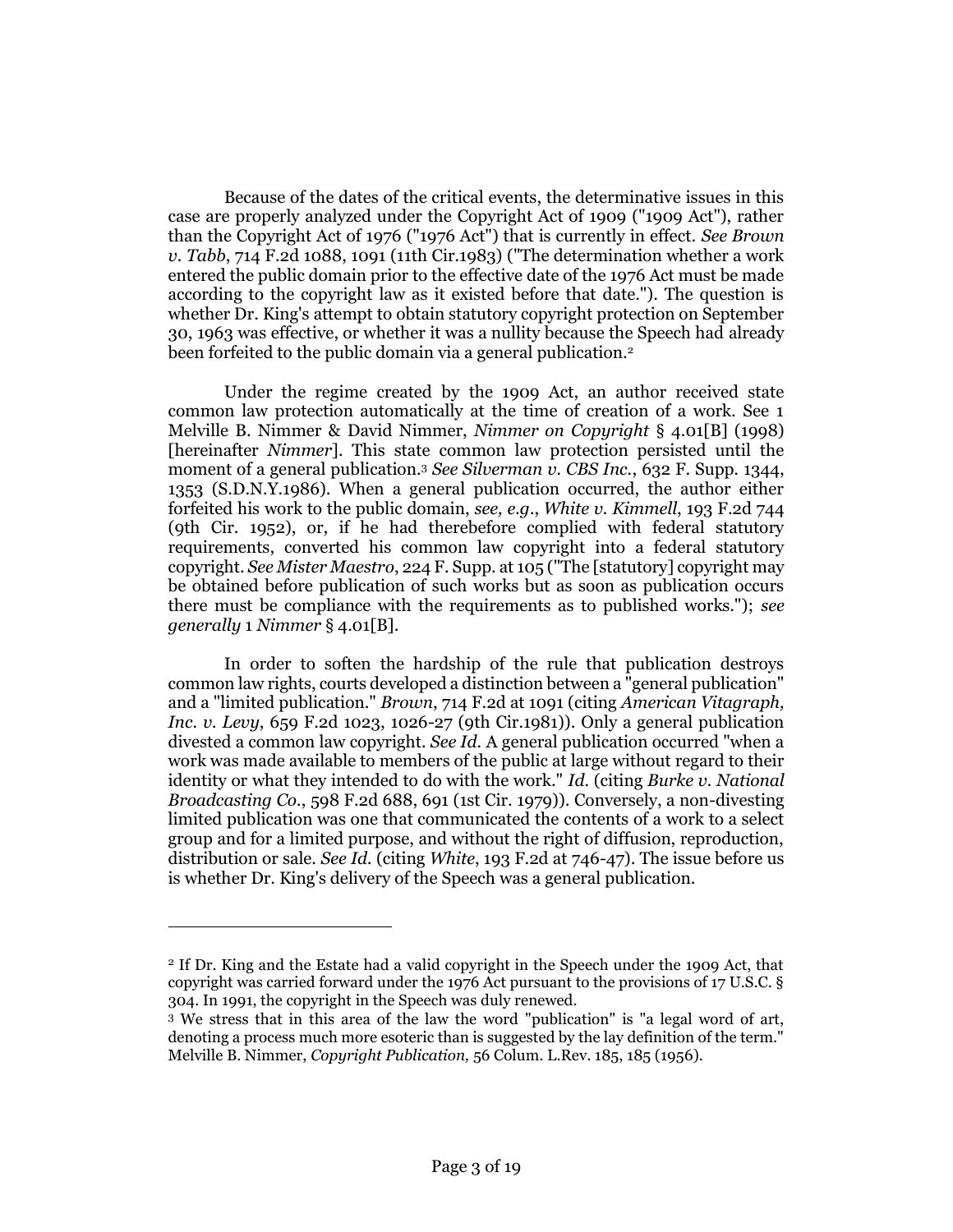Numerous cases stand for the proposition that the performance of a work is not a general publication. *See, e.g.*, *Ferris v. Frohman*, 223 U.S. 424, 433, 32 S. Ct. 263, 265,  $56$  L. Ed. 492 (1912) ("The public representation of a dramatic composition, not printed and published, does not deprive the owner of his common-law right…. The public performance of the play is not an abandonment of it to the public use."); *Nutt v. National Inst. Incorporated for the Improvement of Memory*, 31 F.2d 236, 238 (2d Cir.1929) ("The author of a literary composition, as a lecture, may profit from public delivery, but that does not constitute the kind of publication which deprives him of the protection of the copyright statute…."); *Mister Maestro*, 224 F. Supp. at 106 ("The copyright statute itself plainly shows that 'oral delivery' of an address is not a dedication to the public."); *McCarthy & Fischer Inc. v. White*, 259 F. 364, 364 (S.D.N.Y.1919) (rejecting infringer's argument that "the presentation of the song … in vaudeville prior to the date of copyright was a complete dedication to the public," because "it is … well settled that the public performance of a dramatic or musical composition is not an abandonment of the composition to the public"); *Columbia Broad. Sys., Inc. v. Documentaries Unlimited, Inc.*, 42 Misc. 2d 723, 248 N.Y.S.2d 809, 811, 42 Misc. 2d 726 (Sup. Ct. 1964) (holding with respect to news anchor's famous announcement of the death of President Kennedy that "the rendering of a performance before the microphone does not constitute an abandonment of ownership or a dedication of it to the public at large"); *cf. American Tobacco Co. v. Werckmeister*, 207 U.S. 284, 299, 28 S. Ct. 72, 77, 52 L. Ed. 208 (1907) (no general publication where there is merely "the exhibition of a work of art at a public exhibition"); *Burke*, 598 F.2d at 693 ("Publication did not occur merely because the film was shown to the general public."); *Patterson v. Century Prods., Inc.*, 93 F.2d 489, 492-93 (2d Cir.1937) (no divestive general publication of motion picture occurred where "the distribution was limited to exhibitions of the picture without charge, no one was given the right to use the copies sent out for any purpose whatsoever," and "the positive films were merely loaned for that purpose which did not permit copying"); *see generally Nimmer* § 4.08, at 4-43 ("The oral dissemination or performance of a literary, dramatic, or musical work does not constitute a publication of that work.").

It appears from the case law that a general publication occurs only in two situations. First, a general publication occurs if tangible copies of the work are distributed to the general public in such a manner as allows the public to exercise dominion and control over the work. *See Burke*, 598 F.2d at 693 ("The decisive issue was whether [the author's] release of the film itself to [a third party] was, under the circumstances, a general publication."); *Mister Maestro*, 224 F. Supp. at 107 ("'A *sine qua non* of publication should be the acquisition by members of the public of a possessory interest in *tangible* copies of the work in question.'") (quoting Nimmer, *supra*, 56 Colum. L.Rev. at 197); Nimmer, *supra*, 56 Colum. L.Rev. at 196 ("Even if a performance were regarded as a copy of the work being performed, the act of publication would not occur merely by virtue of viewing the performance since an audience does not thereby gain such dominion over the copy as to warrant the conclusion that the work has been surrendered to the public.").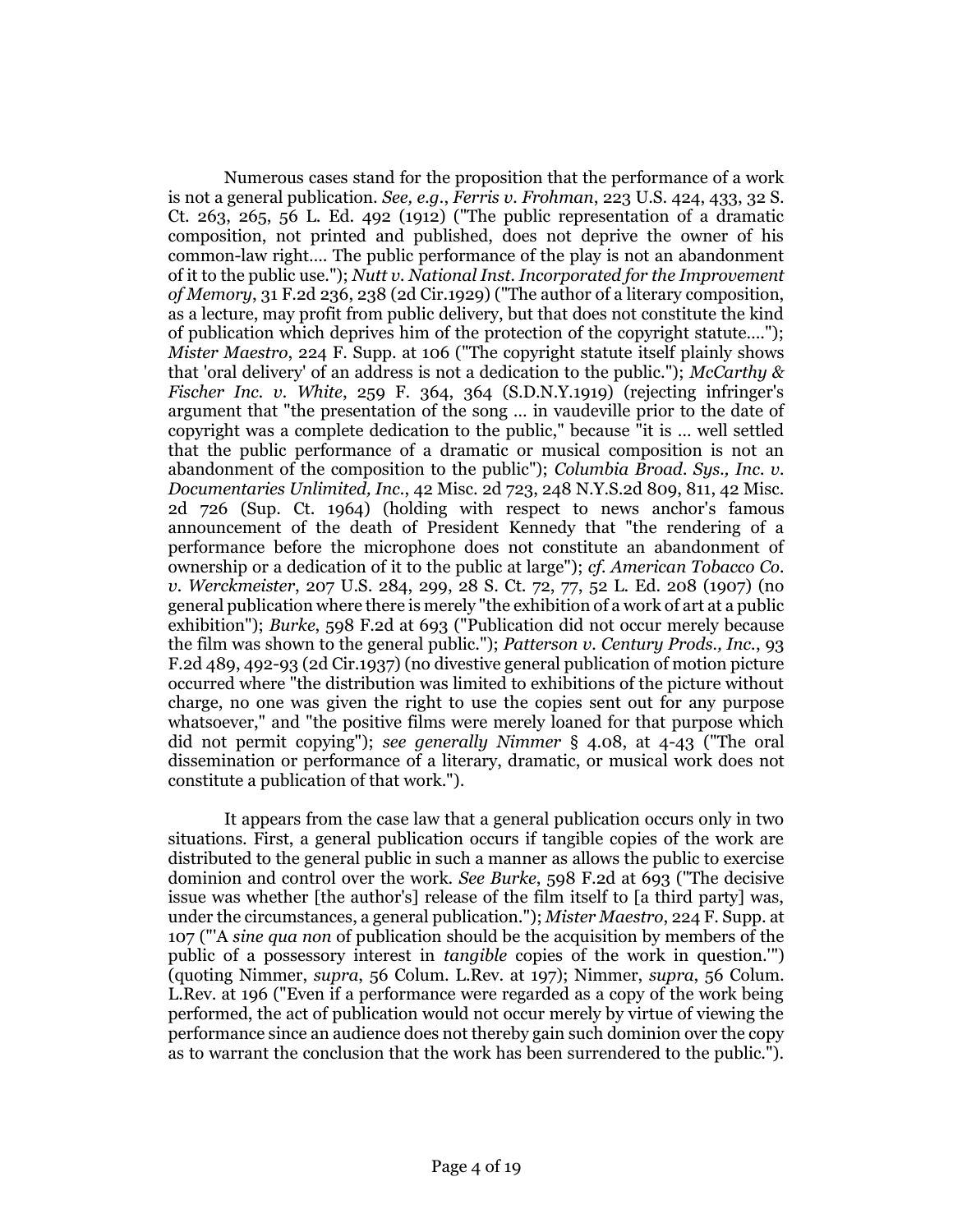Second, a general publication may occur if the work is exhibited or displayed in such a manner as to permit unrestricted copying by the general public. *See American Tobacco*, 207 U.S. at 300, 28 S. Ct. at 77 ("We do not mean to say that the public exhibition of a painting or statue, where all might see and freely copy it, might not amount to [divestive] publication…."); *Patterson*, 93 F.2d at 492 ("The test of general publication is whether the exhibition of the work to the public is under such conditions as to show dedication without reservation of rights or only the right to view and inspect it without more."); *Letter Edged in Black Press, Inc. v. Public Bldg. Comm'n of Chicago*, 320 F. Supp. 1303, 1311 (N.D.Ill.1970) (invoking this exception where "there were no restrictions on copying [of a publicly displayed sculpture] and no guards preventing copying" and "every citizen was free to copy the maquette for his own pleasure and camera permits were available to members of the public"). However, the case law indicates that restrictions on copying may be implied, and that express limitations in that regard are deemed unnecessary. *See American Tobacco*, 207 U.S. at 300, 28 S. Ct. at 77 (holding that there is no general publication where artwork is exhibited and "there are bylaws against copies, or where it is *tacitly* understood that no copying shall take place, and the public are admitted … on the *implied understanding* that no improper advantage will be taken of the privilege" (emphasis added)); *Burke*, 598 F.2d at 693 (holding that releasing a film to a professor and host of an educational television program, and authorizing him to copy and broadcast same on public television was a limited publication because the grant of permission to use the film contained an *implied* condition against distributing copies of the film to others or using it for other purposes); *Nutt*, 31 F.2d at 238 (lectures were not generally published when delivered because oral delivery is not publication, and "even where the hearers are allowed to make copies of what was said for their personal use, they cannot later publish for profit that which they had not retained the right to sell").

The case law indicates that distribution to the news media, as opposed to the general public, for the purpose of enabling the reporting of a contemporary newsworthy event, is only a limited publication. For example, in *Public Affairs Assoc., Inc. v. Rickover*, 109 U.S. App. D.C. 128, 284 F.2d 262 (D.C.Cir.1960), *vacated on other grounds*, 369 U.S. 111, 82 S. Ct. 580, 7 L. Ed. 2d 604 (1962), the court said that general publication occurs only when there is "a studied effort not only to secure publicity for the contents of the addresses through the channels of information, but to *go beyond customary sources of press or broadcasting* in distributing the addresses to any interested individual." 284 F.2d at 270 (emphasis added). Although the *Rickover* court ultimately held that a general publication had occurred, it contrasted the "limited use of the addresses by the press for fair comment," i.e., limited publication, with "the unlimited distribution to anyone who was interested," i.e., general publication. *Id.* at 271. *See also Mister Maestro*, 224 F. Supp. at 107 (taking the position that solicitation of news coverage and distribution to the media amounts to only a limited publication); *cf. Documentaries Unlimited, Inc.*, 248 N.Y.S.2d at 810-11 (news anchor's announcement concerning the assassination of President Kennedy was not generally published by virtue of the broadcast over the radio as newsworthy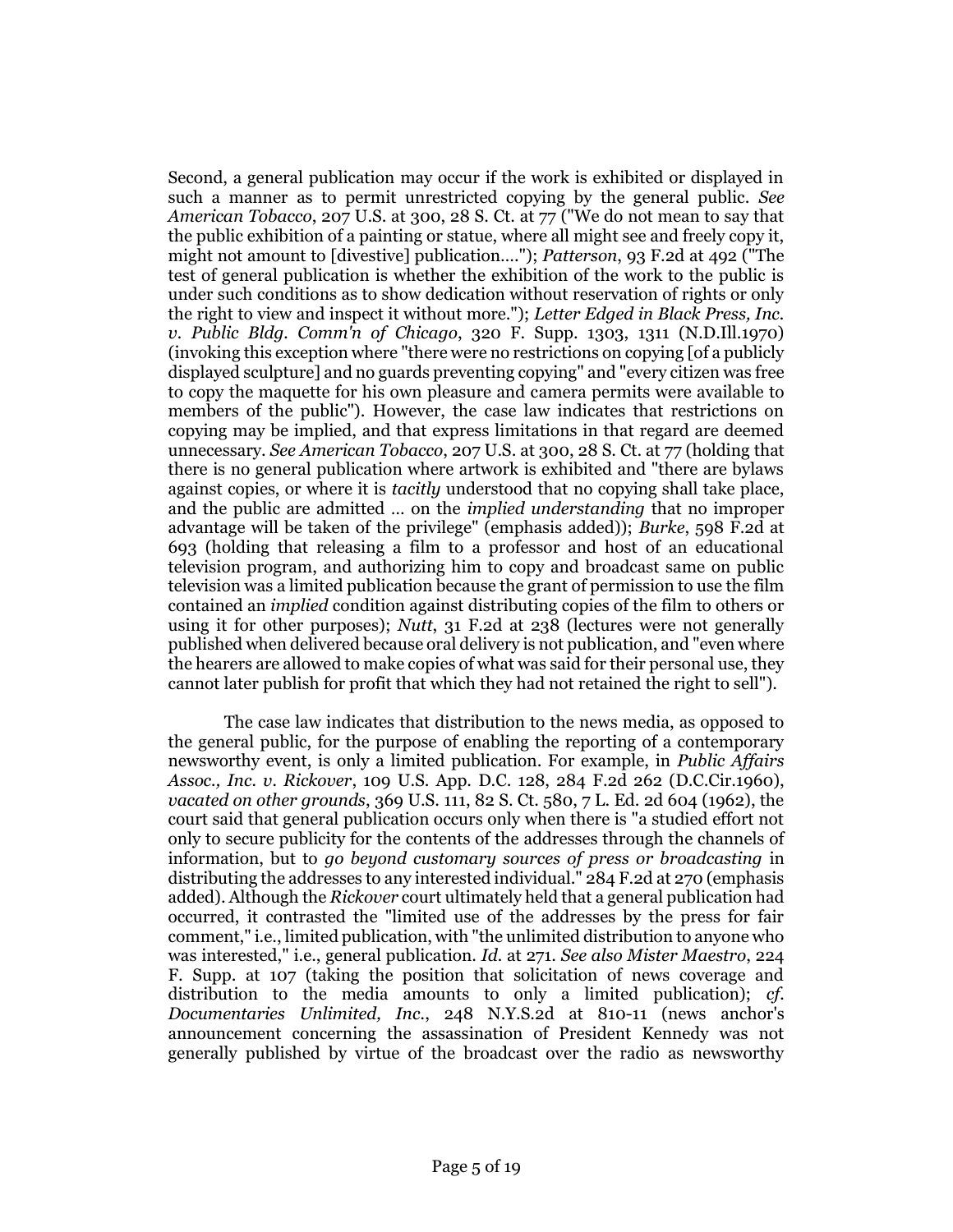material). This rule comports with common sense; it does not force an author whose message happens to be newsworthy to choose between obtaining news coverage for his work and preserving his common-law copyright. As the dissenting judge in the *Rickover* case remarked (which remark was entirely consistent with the majority opinion in the case), "there is nothing in the law which would compel this court to deprive the creator of the right to reap financial benefits from these efforts because, at the time of their creation, they had the added virtue of being newsworthy events of immediate public concern." *Rickover*, 284 F.2d at 273 (Washington, J., dissenting).

With the above principles in mind, in the summary judgment posture of this case and on the current state of this record, we are unable to conclude that CBS has demonstrated beyond any genuine issue of material fact that Dr. King, simply through his oral delivery of the Speech, engaged in a general publication making the Speech "available to members of the public at large without regard to their identity or what they intended to do with the work." *Brown*, 714 F.2d at 1091. A performance, no matter how broad the audience, is not a publication; to hold otherwise would be to upset a long line of precedent. This conclusion is not altered by the fact that the Speech was broadcast live to a broad radio and television audience and was the subject of extensive contemporaneous news coverage. We follow the above cited case law indicating that release to the news media for contemporary coverage of a newsworthy event is only a limited publication.<sup>4</sup>

<sup>4</sup> We emphasize the summary judgment posture of this case, which necessitates that we disregard evidence that may be important or even dispositive at trial. In other words, in this summary judgment posture, we consider only the evidence with respect to which there is no genuine issue of material fact. This evidence includes only the fact of the oral delivery of the Speech to a large audience and the fact that the sponsors of the event including Dr. King sought and successfully obtained live broadcasts on radio and television and extensive contemporary coverage in the news media. In this regard, we do not consider at this stage of the litigation two potentially important pieces of evidence brought to our attention by CBS. First, an advance text of the Speech was apparently available in a press tent on the day of the speech. According to an eyewitness affidavit submitted by CBS, members of the public at large--not merely the press--were permitted access to the press tent and were given copies of the advance text. However, the Estate has proffered affidavits which contradict the statements of the CBS witness, and suggest that access was controlled by the SCLC within reasonable means. Moreover, the Estate argues that much of the content of the Speech was generated extemporaneously by Dr. King and was not contained in this advance text--an argument that we do not consider but that can be explored by the district court. Finding genuine issues of material fact with respect to the availability of the advance text to the general public, the district court disregarded CBS's allegations in this regard. 13 F. Supp. 2d at 1353 n. 5. We agree, and do likewise.

Second, CBS has produced a September 1963 issue of the SCLC's newsletter in which the text of the Speech was reprinted in its entirety, with no copyright notice. The newsletter was widely circulated to the general public. Indeed, at oral argument, the Estate conceded that this reprinting of the Speech and wide distribution of the newsletter would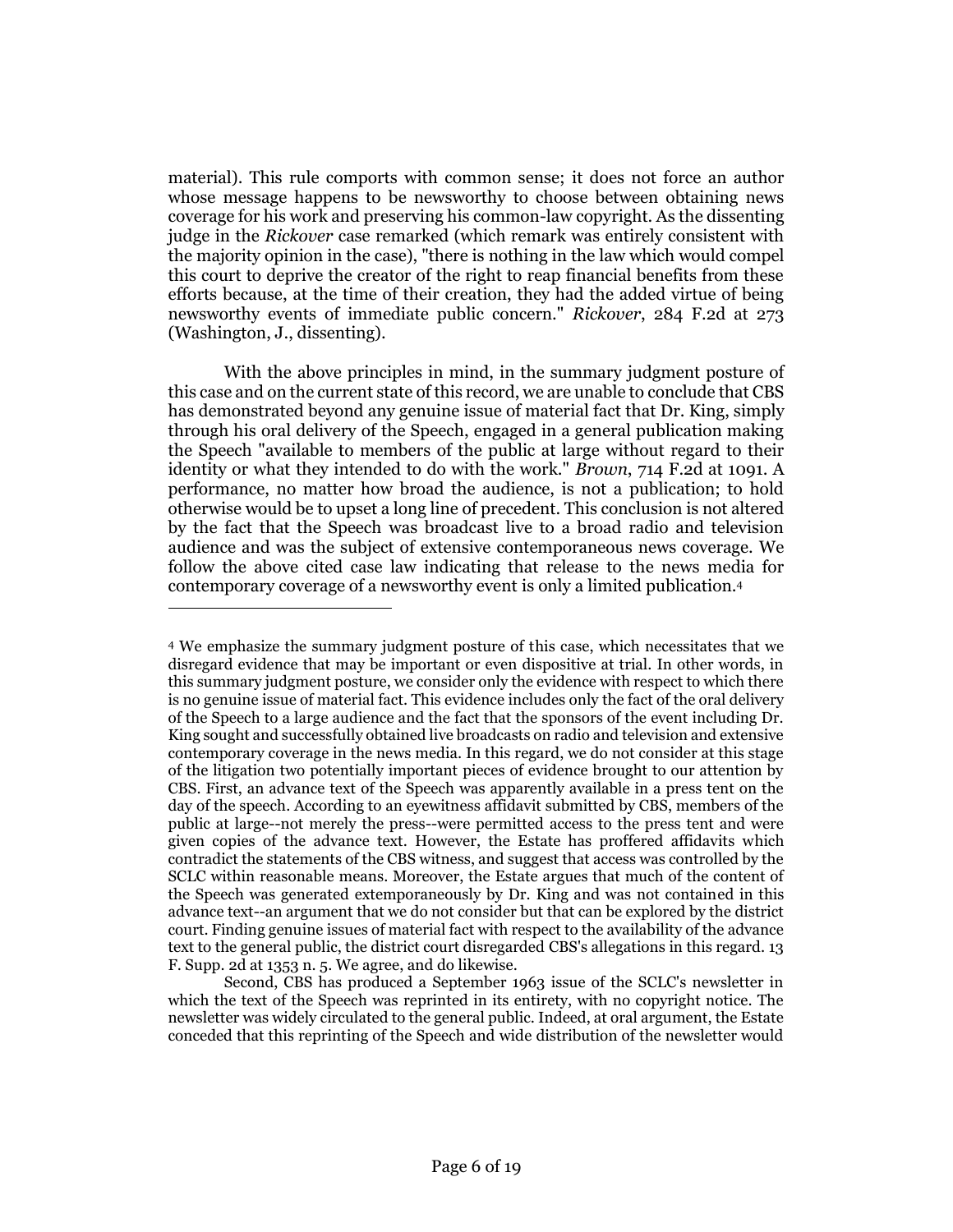Our conclusion finds significant support from *Burke v. National Broadcasting Co., Inc.*, 598 F.2d 688 (1st Cir. 1979). Burke captured on film a highly unusual and dramatic encounter in which a zebra attacked a lioness who had killed the zebra's foal. *See Id.* at 689. Grzimek, a professor and a host of an educational television program, wrote Burke requesting permission to use the film in his lectures and in the educational television program. *See Id.* at 690. Burke responded affirmatively, sending Grzimek the film accompanied by a short reply that contained neither express authorization nor express restriction with respect to other possible uses of the film. *See Id.* at 690, 693. Grzimek initially used the film only for the stated purposes, but later transmitted a copy of the film to a commercial company specializing in nature films, which in turn sold a production that included the film to NBC. The issue was whether Burke's common law copyright was forfeited to the public domain by virtue of the circumstances surrounding his seemingly unconditioned release of the film to Grzimek. In other words, the issue was whether there had been a general publication. The First Circuit held that only a limited publication had occurred, and that Burke's common law copyright had not been lost. *See Id.* at 694. The court defined a general publication as occurring when a work is made available to the public at large without regard to who they are or what they propose to do with it, *see id.* at 691; noted that courts have hesitated to find a general publication which divests a common law copyright, *see id.;* and noted the settled law that a mere performance or exhibition of a work is not a general publication. *See Id.* Recognizing that a general publication can be found if the public were free to copy the work on exhibit, the First Circuit held that a prohibition on copying can be tacitly understood. *See id.* (citing *American Tobacco*, 207 U.S. at 300, 28 S. Ct. 72). Applying the foregoing principles, the court sustained Burke's common law copyright as against NBC. 598 F.2d at 690, 694. The *Burke* court held that Burke's authorization of Grzimek's broadcast of the film on noncommercial television did not result in a general publication. *See id.* at 693 ("Allowing the film to be used for the purposes requested was not a blanket authorization to use it for any purpose, much less to release it to a commercial producer."). The court recognized that Burke did not explicitly state that Grzimek could not distribute copies of the film to others, or use it for other purposes, but the court said "such limitations are reasonably to be implied." *Id.*

constitute a general publication, if it were authorized by Dr. King. However, the Estate has raised the issue that Dr. King did not authorize this reprinting and distribution of the Speech. Finding genuine issues of fact in this regard, the district court disregarded this evidence. We agree, and do likewise.

Finally, we note that the opinion in *Mister Maestro,* 224 F. Supp. at 104, suggests that there may have been evidence of subsequent rebroadcasts of the Speech in movie houses and sales of phonograph records. We do not consider any such evidence because CBS has not argued in this appeal that such evidence is relevant at this stage. Moreover, the opinion in *Mister Maestro* suggests that there may be genuine issues of material fact (e.g., authorization) with respect to such evidence.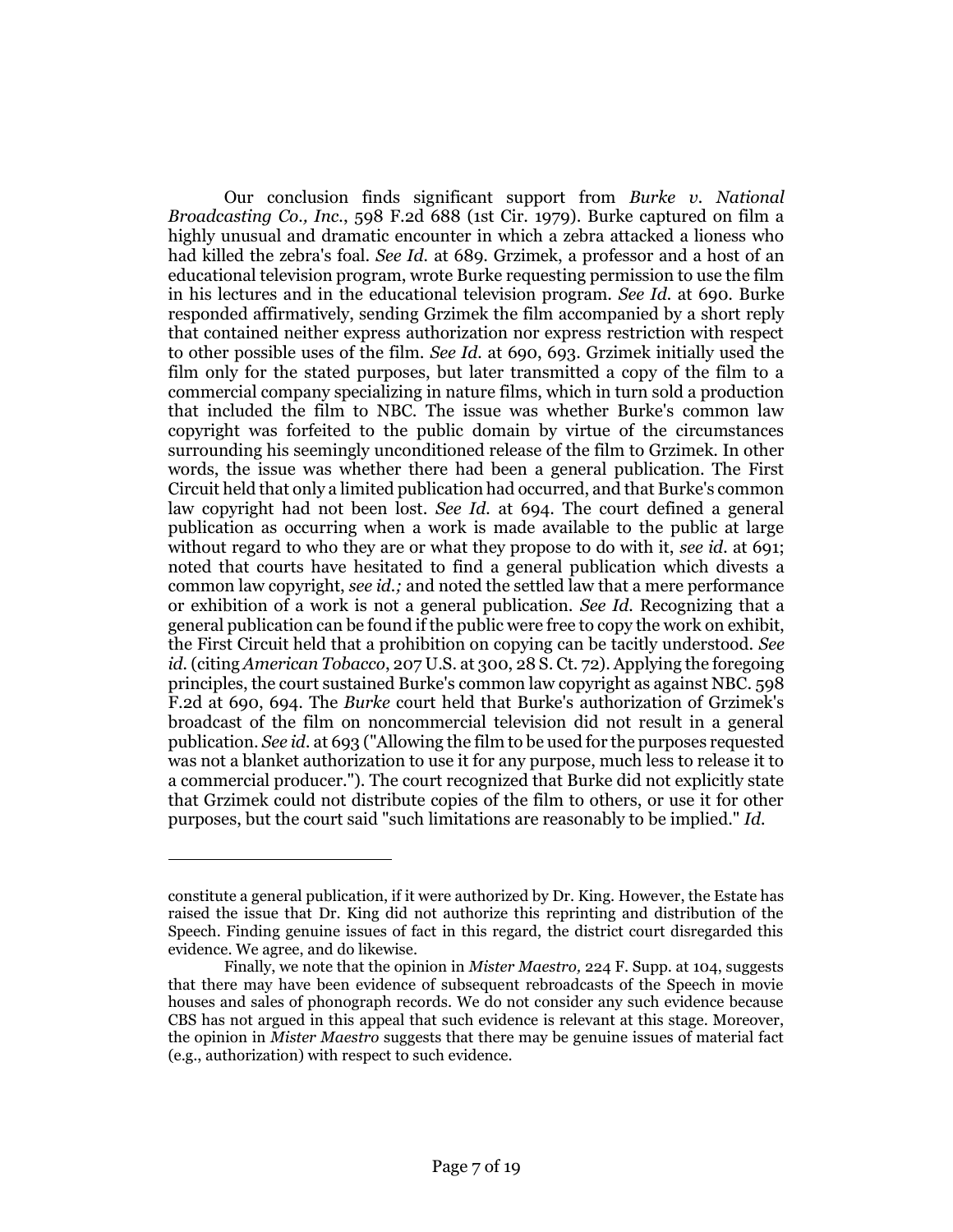We believe that the authority granted to the press in the instant case- extensive news coverage including live broadcasts--is analogous to the authority granted in *Burke.* In *Burke*, authority was granted to the host of an educational television program to broadcast on television; in the instant case, authority was granted to the press for extensive news coverage, also including broadcasts on television. In both cases, the authority was granted to a limited group for a limited purpose. In both cases, the restrictions on copying and reproducing were implied. The soundness of our analogy to *Burke* is also supported by the foregoing case law indicating generally that distribution to the news media for the purpose of news coverage is only a limited publication.

The district court held that "the circumstances in this case take the work in question outside the parameters of the 'performance is not a publication' doctrine." 13 F. Supp. 2d at 1351. These circumstances included "the overwhelmingly public nature of the speech and the fervent intentions of the March organizers to draw press attention." *Id.* Certainly, the Speech was one of a kind--a unique event in history.<sup>5</sup> However, the features that make the Speech unique--e.g., the huge audience and the Speech's significance in terms of newsworthiness and history- are features that, according to the case law, are not significant in the general versus limited publication analysis. With respect to the huge audience, the case law indicates that the general publication issue depends, not on the number of people involved, but rather on the fact that the work is made available to the public without regard to who they are or what they propose to do with it. *See Brown v. Tabb*, 714 F.2d 1088, 1091-92 (11th Cir.1983). For this proposition, *Brown* cited *Burke*, 598 F.2d at 691 ("General publication depends on the author making the work available to those interested, and not on the number of people who actually express an interest."). To the same effect, *see Mister Maestro*, 224 F. Supp. at 106- 07 (relying upon the "one or many persons" language in *American Tobacco*, 207 U.S. at 299, 28 S. Ct. 72, and on *Rickover* ). In the instant case, the district court acknowledged that "the size of the audience before which a work is performed cannot be the basis for a court's finding that a general publication has occurred." 13 F. Supp. 2d at 1352.

With respect to the significance of the Speech in terms of newsworthiness and history, the case law again suggests that this feature should not play a substantial role in the analysis. As noted above, the D.C. Circuit in *Rickover* indicated that the wide press distribution of the speeches at issue there would not alone have constituted a general publication. Indeed, *Mister Maestro* so held with respect to the very Speech at issue before us. Also supporting this proposition is the case law above cited to the effect that size of the audience is not significant.

<sup>5</sup> The district court stated that "as one of the most public and most widely disseminated speeches in history, [the Speech] could be the poster child for general publications." 13 F. Supp. 2d at 1353.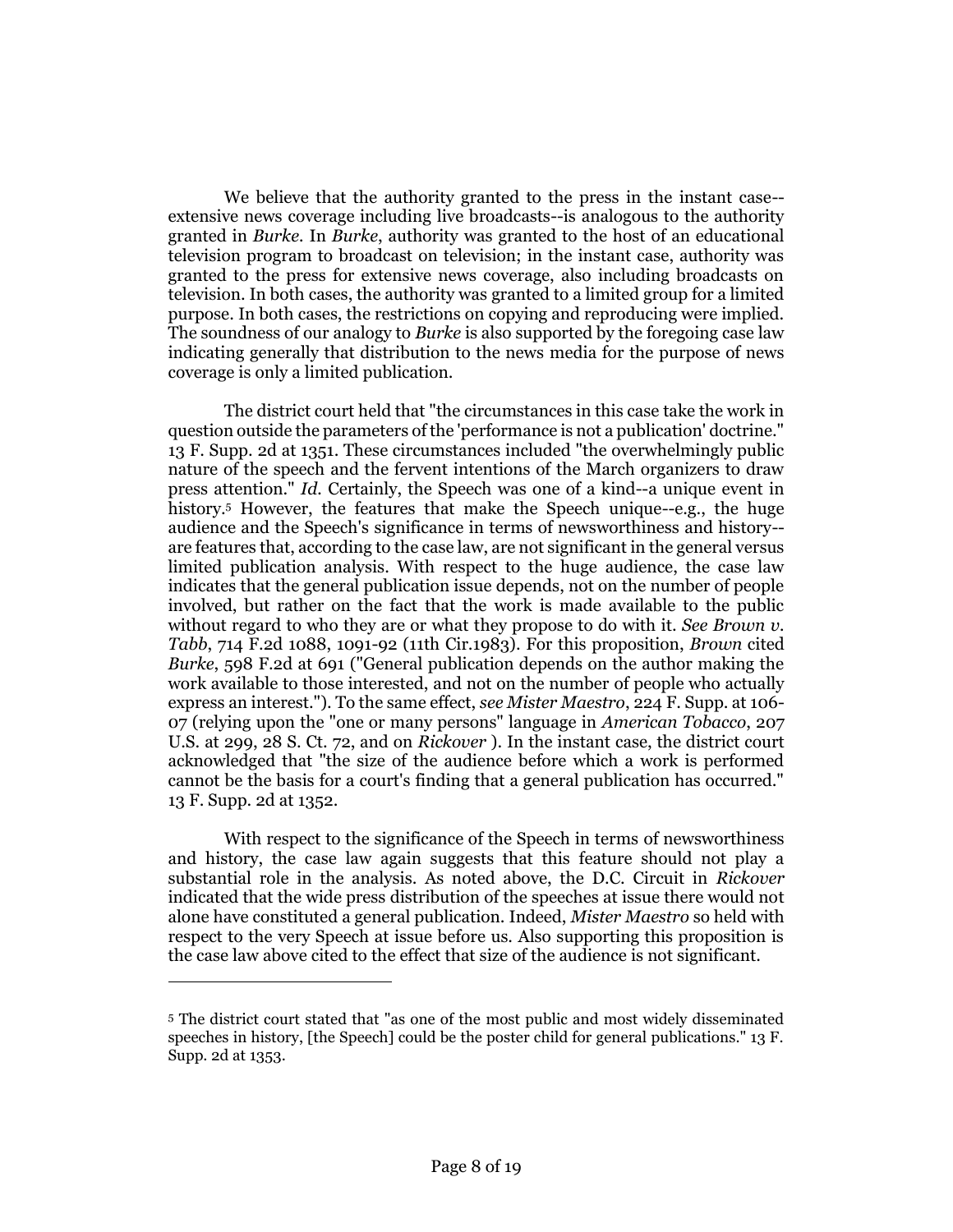The district court cited *Letter Edged in Black Press, Inc. v. Public Bldg. Comm'n of Chicago*, 320 F. Supp. 1303 (N.D.Ill.1970), CBS's best case, in support of its reasoning, *see* 13 F. Supp. 2d at 1353-54, and that case warrants some exploration. In *Letter Edged in Black*, the question was whether the city had dedicated a Picasso sculpture (located in front of the Chicago Civic Center) to the public domain by general publication. The city had done the following: it carried out a massive campaign to publicize the monumental sculpture; it placed a maquette (portable model of the sculpture) on exhibition at a local museum; it gave photographs to the public upon request; it arranged for pictures of the sculpture to appear in several magazines of large national circulation; it sold a postcard featuring the sculpture; and it distributed numerous publications and reports containing photographs of the sculpture. *See Letter Edged in Black*, 320 F. Supp. at 1306-07. After stating the controlling legal principles with regard to general and limited publication, the *Letter Edged in Black* court stated its view that the cumulation of these various acts by the city equated to general publication. *See id.* at 1309. The court then distinguished *American Tobacco*, 207 U.S. 284, 28 S. Ct. 72, 52 L. Ed. 208, the primary authority that the city cited to support its theory of mere limited publication. In *American Tobacco*, the Supreme Court held that the display of a painting in a gallery did not constitute general publication putting the painting into the public domain. According to the *Letter Edged in Black* court, a cornerstone of *American Tobacco* was the fact that copying of the painting was strictly forbidden and the gallery strictly enforced the anti-copying rules. *See Letter Edged in Black*, 320 F. Supp. at 1310. The court held that the facts in *Letter Edged in Black* were distinguishable:

In the case at bar there were no restrictions on copying and no guards preventing copying. Rather every citizen was free to copy the maquette for his own pleasure and camera permits were available to members of the public. At its first public display the press was freely allowed to photograph the maquette and publish these photographs in major newspapers and magazines. Further, officials at this first public showing of the maquette made uncopyrighted pictures of the maquette available on request. Were this activity strictly classified as limited publication, there would no longer be any meaningful distinction between limited and general publication.

Id. at 1311 (footnotes omitted).

The district court likened the instant case to *Letter Edged in Black* on the ground that there was a lack of restriction on copying and free allowance of reproduction by the press. However, we do not believe the analogy fits--at least not at this summary judgment stage. Significantly, in *Letter Edged in Black* there were manifestations of the city's intent to distribute generally among the public at large that have no parallels in the evidence we can consider in the instant summary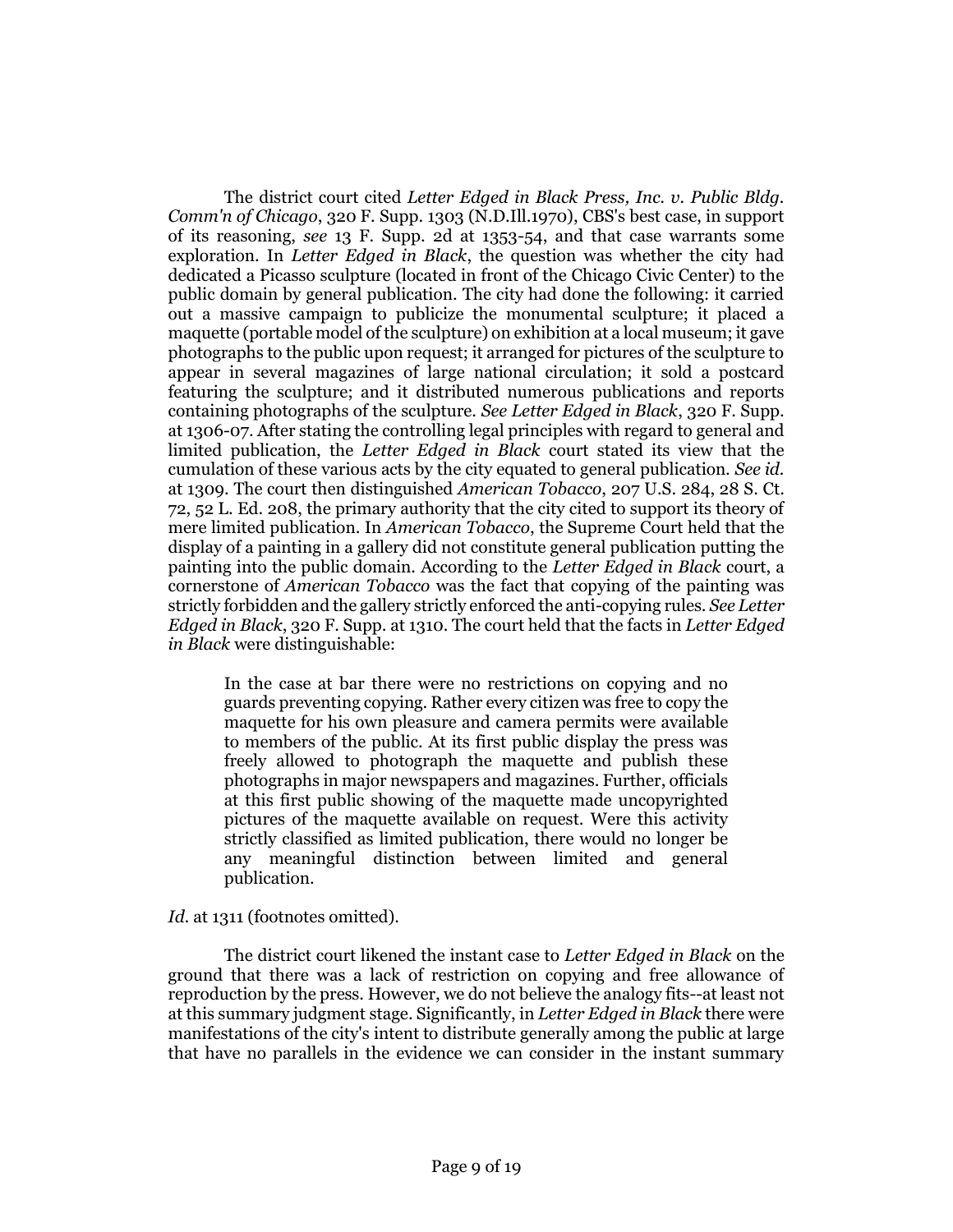judgment posture. The city gave photographs of the sculpture to the public, not merely the press, upon request. The city commercially sold a postcard featuring the sculpture. Copying was apparently widespread at an exhibit of the sculpture, and the city took no action to curtail copying and photographing by the public. *See Letter Edged in Black*, 320 F. Supp. at 1306-07, 1311. At trial, CBS may well produce evidence that brings the instant case on all fours with *Letter Edged in Black*, *<sup>6</sup>* but the present state of the record does not support the analogy; to the contrary, the performance of the Speech in the instant case is more like the exhibition of the painting in the gallery in *American Tobacco.*<sup>7</sup>

Because there exist genuine issues of material fact as to whether a general publication occurred, we must reverse the district court's grant of summary judgment for CBS. It would be inappropriate for us to address CBS's other arguments, e.g., fair use and the First Amendment, because the district court did not address them, and because the relevant facts may not yet be fully developed. Of course, we express no opinion on the eventual merits of this litigation. The judgment of the district court is reversed and remanded for further proceedings not inconsistent with this opinion.

# REVERSED AND REMANDED.<sup>8</sup>

<sup>6</sup> For example, if the SCLC's reprinting of the text of the Speech in the September 1963 newsletter was authorized, *see supra* note 4, that reprinting might be analogous to the public distribution of photographs in *Letter Edged in Black.* Similarly, if CBS were to adduce evidence that Dr. King or his agents offered copies of the Speech indiscriminately to any member of the public who requested them, e.g., through the availability of the advance text in the press tent, that would make the facts of the instant case closer to those of *Letter Edged in Black*.

<sup>7</sup> *Public Affairs Associates, Inc. v. Rickover,* where the D.C. Circuit found a general publication by virtue of Admiral Rickover's distribution to the public of copies of his speeches, is also factually distinguishable. "'In distributing the speeches, Admiral Rickover mailed some [copies] to individuals who had requested copies or whom Admiral Rickover believed would be interested in the subject. Some were sent by Admiral Rickover, approximately 50 in each case, to the sponsor of the speech to be made available to the press *and others* at the place where the speech was to be delivered.' " *Rickover,* 284 F.2d at 266 (emphasis added) (quoting the parties' agreed statement of facts). In short, as the court observed, "anyone was welcome to a copy." *Id.* at 271. The present state of the record in the instant case does not allow us to draw similar conclusions with respect to Dr. King's Speech.

<sup>8</sup> The Estate also argued that the Newsletter should be excluded because CBS erroneously invoked the attorney work product doctrine to excuse its late disclosure of the Newsletter, and because such a violation of CBS's discovery obligations warrants suppression of the evidence. We decline to address the work product issue because our opinion on appeal expressly does not rely upon the Newsletter, *see supra* note 4, and because it is not at all clear that the district court would have suppressed the evidence even if there had been a discovery violation. I am authorized to say that Judge Roney joins in this regard.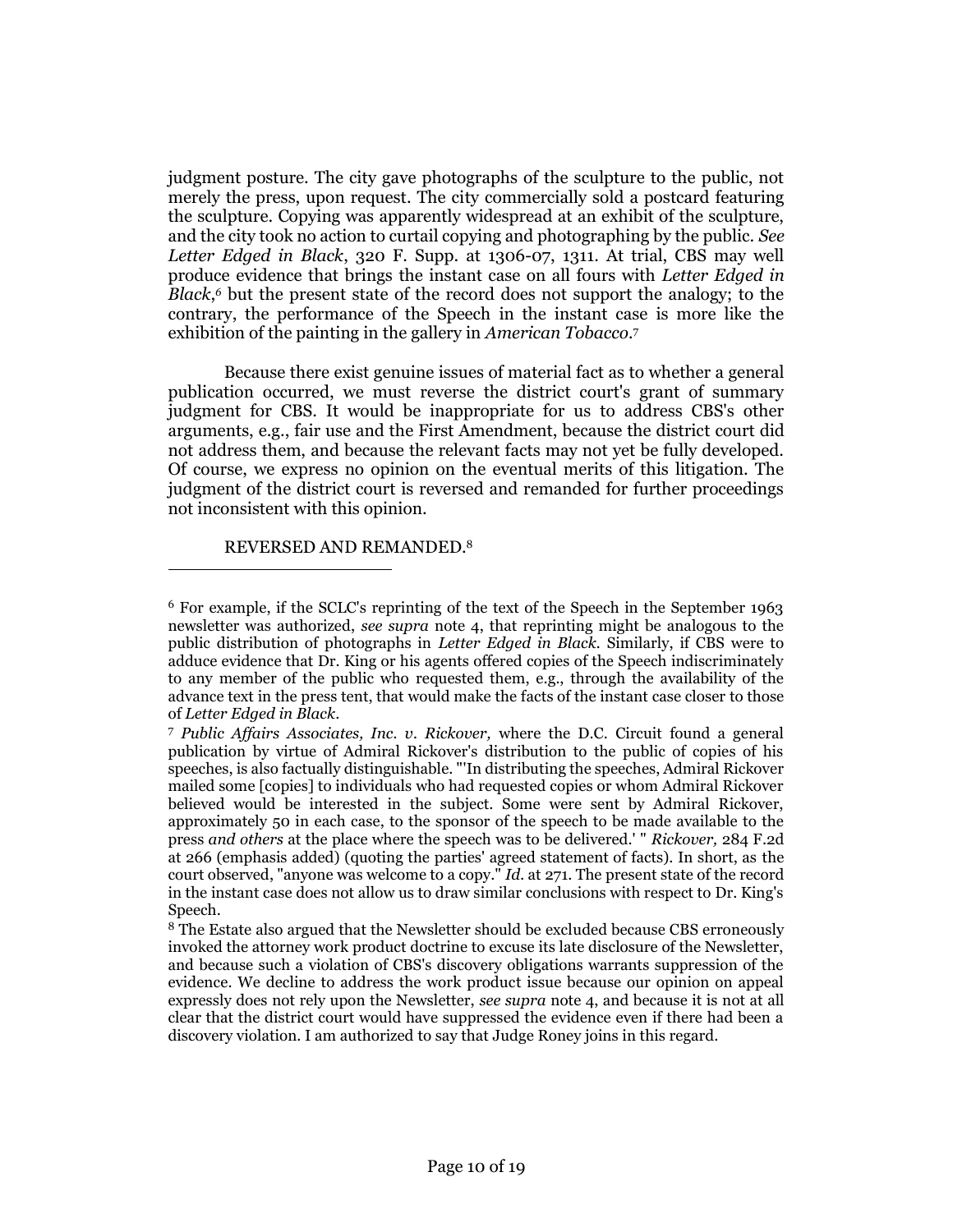COOK, Senior District Judge, concurring in part and dissenting in part:

I concur in the result that was reached by my distinguished colleague, Chief Judge Anderson. Nevertheless, I write separately to express my own thoughts about this very complicated area of the law. To summarize, I agree with the proposition that this case is controlled by the 1909 Copyright Act, under which Dr. King did not lose copyright protection over his "I Have A Dream Speech" by placing it into the public domain based on the factors considered below. However, my reading of the law leads me to believe that a distinction between works that are performed and those that are not is crucial to a proper resolution of this dispute. I will attempt to explain my rationale, as well as the ramifications that flow from it.

Additionally, I agree with Chief Judge Anderson that the remaining issues that have been raised by the parties but not ruled upon by this Court in this appeal are not appropriate for an appellate ruling.<sup>1</sup>

The district court held that a general publication had occurred on the basis of the combined presence of three factors; namely, (1) the performance of the speech by Dr. King during the March on Washington, (2) its contemporaneous wide dissemination by the press, through the broadcasting and print media, which resulted from the concerted efforts of the March organizers to gain media attention, and (3) the lack of restrictions, explicit, implicit, or in practice, on the copying or reproduction of the speech by the press or public. *See Estate of Martin Luther King, Jr., Inc. v. CBS, Inc.*, 13 F. Supp. 2d 1347, 1353 (N.D.Ga.1998) [hereinafter *King II*]. While agreeing with Chief Judge Anderson that the speech was not placed into the public domain on the basis of these factors, I do not reach this conclusion because of the limited publication rule. Rather, I rely upon the more fundamental principle that, in the context of performed works, none of these factors may be properly considered as having contributed to a general or limited publication in the absence of an authorized dissemination of a tangible copy of the work without copyright notice.

A.

In my opinion, the trial court erred by holding that Dr. King's performance of the speech was a factor which contributed to a general publication. The longstanding, well-understood, and accepted rule in copyright law is that performance does not constitute publication. *See Ferris v. Frohman*, 223 U.S. 424, 434-36, 32 S. Ct. 263, 56 L. Ed. 492 (1912); *see also* 1 Melville B. Nimmer & David Nimmer,

<sup>1</sup> These issues include whether (1) a general publication occurred as a result of the distribution of tangible copies of the speech prior to Dr. King's copyright registration, (2) the fair use doctrine protects CBS, (3) CBS enjoys a First Amendment privilege against liability, and (4) CBS had an implied license to use its footage of the speech.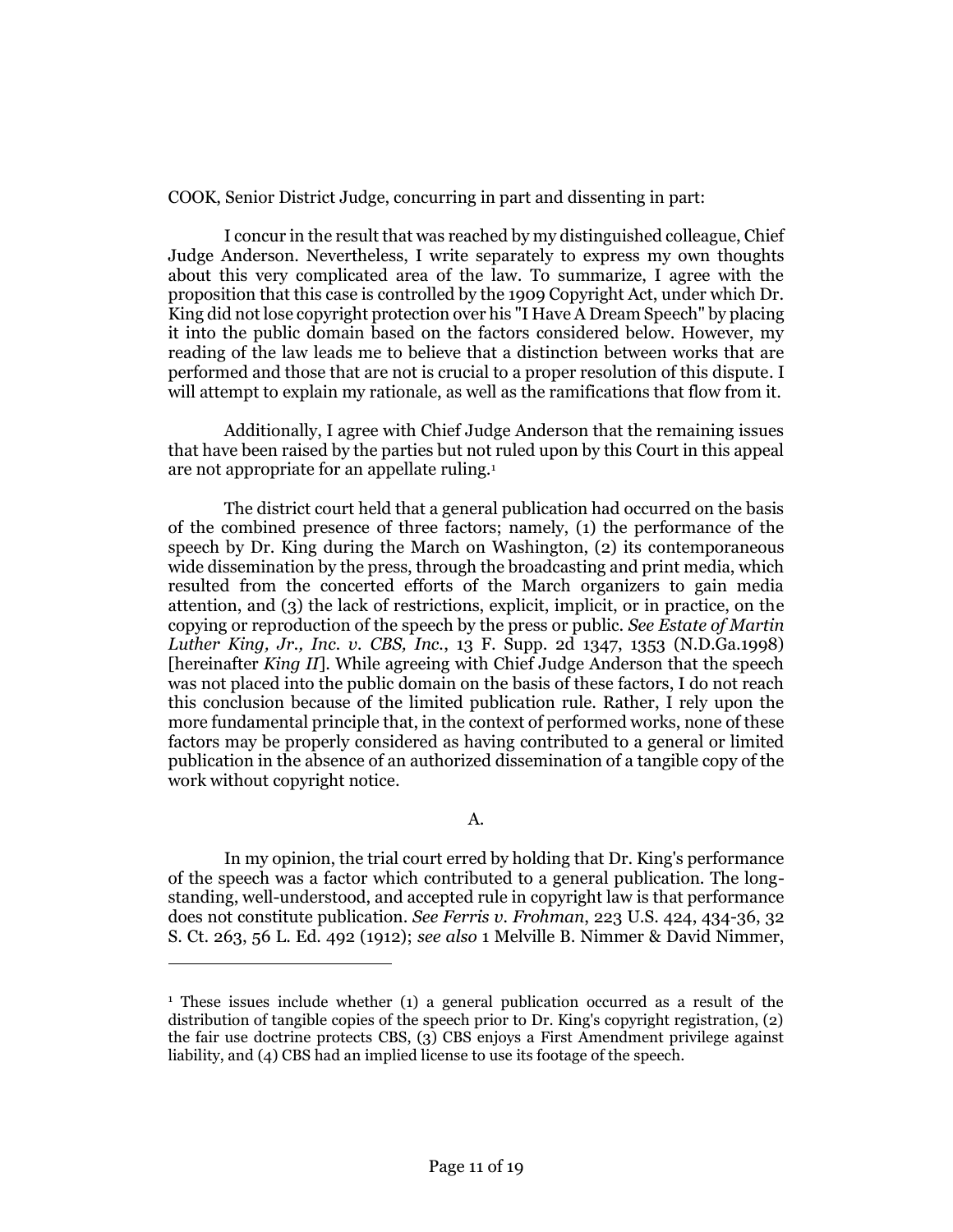*Nimmer on Copyright* § 4.08[A] (1998); 1 William F. Patry, *Copyright Law and Practice* at 417-18 (1994); 18 Am.Jur.2d *Copyright and Literary Property* § 13 (1985). This was the rule under state common law.

The public representation of a dramatic composition, not printed and published, does not deprive the owner of his common-law right, save by operation of statute. *At common law, the public performance of the play is not an abandonment of it to the public use.*

*Ferris*, 223 U.S. at 435, 32 S. Ct. 263. This principle was also applied to the 1909 Act by the courts, and was eventually codified in the 1976 Act. *See Nimmer on Copyright* § 4.08[A] & n.1; 17 U.S.C. § 101; *see American Vitagraph, Inc. v. Levy*, 659 F.2d 1023, 1028 (9th Cir.1981).

Inasmuch as the 1976 Act simply adopts the performance rule that existed under state common law and the 1909 Act, any reference to its provisions conclusively establishes that Dr. King's oration of his "I Have A Dream" speech should not be construed as contributing to a divestive publication.

"Publication" is the distribution of copies or phonorecords of a work to the public by sale or other transfer of ownership, or by rental, lease, or lending. The offering to distribute copies or phonorecords to a group of persons for purposes of further distribution, public performance, or public display, constitutes publication. *A public performance … of a work does not of itself constitute publication.*

17 U.S.C. § 101 (emphasis added). Further, to perform … a work "publicly" means—

(1) to perform … it at a place open to the public or at any place where a substantial number of persons outside of a normal circle of a family and its social acquaintances is gathered; or

(2) to transmit or otherwise communicate a performance … of the work to a place specified by clause (1) or to the public, by means of any device or process, whether the members of the public capable of receiving the performance or display receive it in the same place or in separate places and at the same time or at different times.

*Id.* Dr. King's performance of the speech in the presence of over 200,000 individuals who had assembled for a demonstration at the Lincoln Memorial falls squarely within subclause (1) above, while the transmission of his speech by radio and television meets the criteria in subclause (2).

Moreover, consistent with the rationale behind the rule that performance is not a publication, I would hold that, for those controversies that are governed by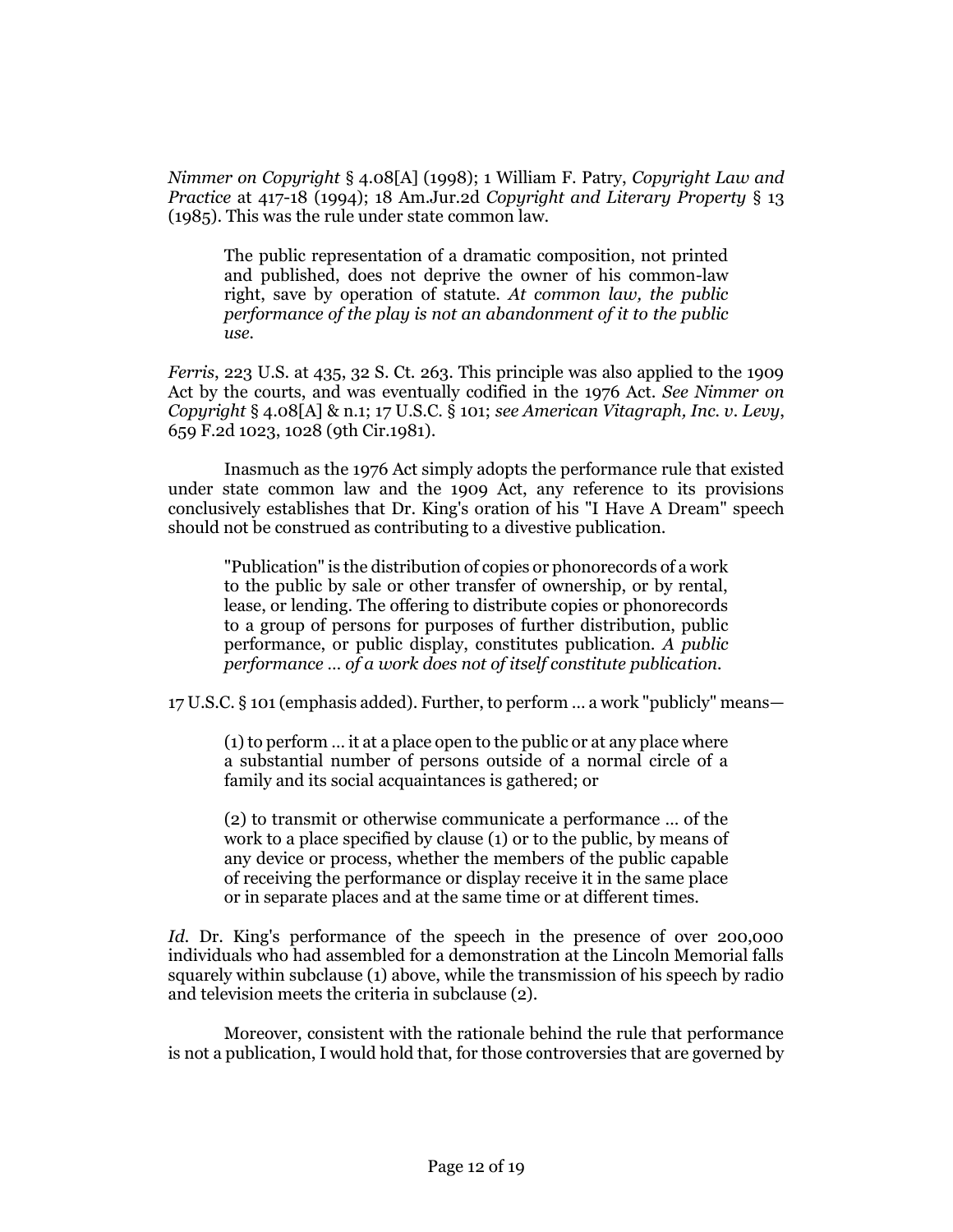the 1909 Act, neither a general nor a limited publication can ever occur merely from performance in the absence of an authorized distribution of a tangible copy of the work without a copyright notice or reservation of rights. Under the 1909 Act, a statutory copyright over a performed work could be obtained by two methods, each of which required the existence of a tangible copy. *See Hirshon v. United Artists Corp.*, 100 U.S. App. D.C. 217, 243 F.2d 640, 644 (D.C.Cir.1957). Section 9 of the 1909 Act<sup>2</sup> provided that a copyright claim could be secured by affixing a notice to the tangible copies that were published or offered for sale.<sup>3</sup> On the other hand, if a performed work, such as a speech or musical or dramatic composition, had not been "reproduced in copies for sale,"<sup>4</sup> § 11 of the 1909 Act permitted an author to gain statutory copyright protection only by depositing a tangible copy with the Copyright Office.<sup>5</sup> Due to their peculiar nature, there were too many cases in which the requirement under the 1909 Act (to wit, that a tangible copy must exist before statutory copyright protection could be obtained) was unrealistically onerous for performed works because of the common necessity to make last minute revisions to plays, or, as this case exemplifies, speeches.<sup>6</sup> *See* 1 *Nimmer on Copyright* § 4.08[B]. The 1909 Act appears to have recognized this problem, as § 2 (emphasis added) specified that "nothing in this title shall be construed to annul or limit the right of the author or proprietor of an *unpublished* work, at common law or equity, to prevent the copying, publication, or use of such unpublished work without his consent, and to obtain damages therefor." Thus, § 2 recognized an absolute need for the strict adherence to a rule that, in the absence of a published tangible copy, a performance alone would never constitute a publication. Otherwise, an author could lose all copyright protection because of his inability to comply with the tangible copy requirement prior to the performance that was necessary to transform his common law copyright into a statutory copyright under § 11 of the 1909 Act.

Therefore, it is my view that the trial court erred by failing to recognize the special nature of performed works such as speeches which was recognized by the principle under the common law and the 1909 Act that performance does not constitute publication in the absence of an authorized distribution of tangible copies without a copyright notice or a reservation of rights.<sup>7</sup> "Whatever the

<sup>2</sup> Section 9 was renumbered to § 10 by the 1947 amendments.

<sup>3</sup> If this condition was satisfied, § 12 of the 1909 Act, which later became § 13 by virtue of an amendment, allowed for the copyright to be registered by having two complete copies "promptly deposited" with the Copyright Office.

<sup>4</sup> At least one court appears to have construed this phrase to refer to unpublished works. *See Hirshon,* 243 F.2d at 644.

<sup>5</sup> That section was codified at 17 U.S.C. § 12 after the 1947 amendments.

<sup>6</sup> Dr. King made revisions to his "I Have A Dream" speech as late as 4:00 a.m. on the day of the March. *See King v. Mister Maestro, Inc.,* 224 F. Supp. 101, 103 (S.D.N.Y.1963).

<sup>7</sup> Presumably, the tangible copies would have to be substantially or essentially identical to the performed work.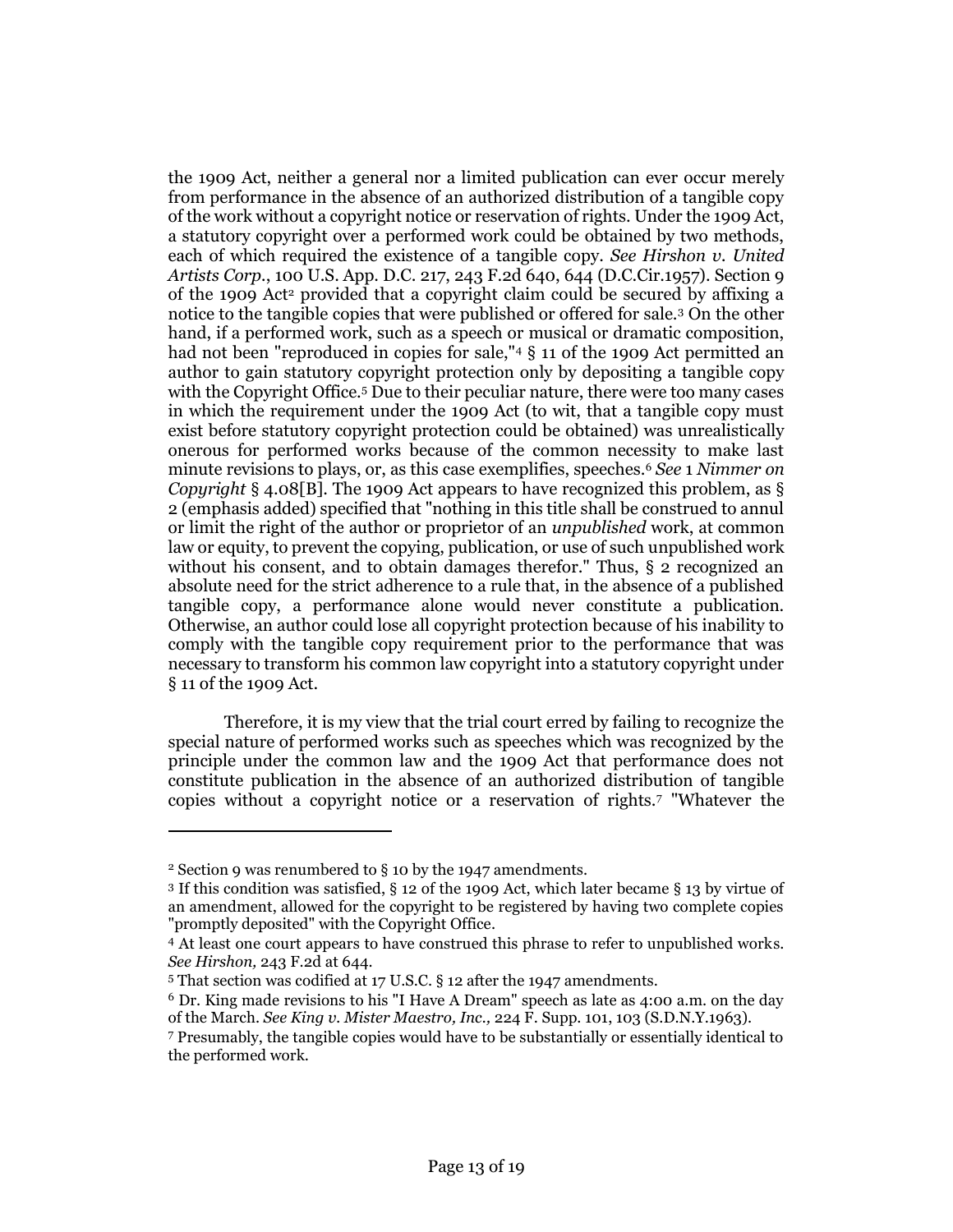sufficiency of the rationale, whatever the bearing of pragmatic considerations, the law was clear prior to 1978, and remains clear that performance is not publication." 1 *Nimmer on Copyright* § 4.08[B]. Consequently, I would reverse because the trial court relied upon Dr. King's performance of the speech to conclude that a general publication had occurred.

The trial court ruled that the widespread dissemination of the speech, which was due in large measure to the efforts of the March organizers, supported the conclusion that it had been placed into the public domain. In my opinion, this reasoning is incorrect because the size of the audience before whom a work is performed is irrelevant to the issue of publication.

A conclusively established corollary to the rule, which prescribes that performance does not constitute a general publication, is the principle that the size of an audience before whom an unpublished work is performed is irrelevant to the issue of publication. Again, a return to the 1976 Act, which as to performance merely codified the prior copyright law that had existed under state common law and the 1909 Act, is informative. "Performances … for example--[are] not a publication no matter how many people are exposed to the work." H.R.Rep. No. 94-1476, at 138 (1976), *reprinted in* 1976 U.S.C.C.A.N. 5659, 5754. "Oral delivery of a speech does not constitute a publication thereof regardless of a vast national audience *via* television and radio." *Nimmer on Copyright* § 4.08[A].

In holding that dissemination by performance could be so widespread as to constitute a general publication, the trial court relied upon *International Tape Mfrs. Ass'n v. Gerstein*, 344 F. Supp. 38, 56-57 (S.D.Fla.1972), *vacated* 494 F.2d 25 (5th Cir.1974). *See King II*, 13 F. Supp. 2d at 1351-52. I have doubts about whether *Gerstein* provides a sufficiently compelling authority upon which to base a ruling because it is questionable whether a vacated decision is a proper authority for precedential support. *See Los Angeles County v. Davis*, 440 U.S. 625, 634 n. 6, 99 S. Ct. 1379, 59 L. Ed. 2d 642 (1979) (Supreme Court decision vacating judgment of Court of Appeals deprives opinion of lower appellate court of precedential effect). This is especially so inasmuch as the case was vacated on ripeness grounds. In *Gerstein*, the Court of Appeals was critical of the "abbreviated nature of the proceedings below" where "the trial court had held no hearing, had received no evidence or affidavits, and had given defendants no opportunity to file an answer. There was no discovery. No one had moved for a summary judgment or judgment on the pleadings. The court simply responded to defendants' motion to dismiss by rendering judgment for plaintiff." *Gerstein*, 494 F.2d at 27 (footnote omitted).

More fundamentally, the reasoning of the *Gerstein* trial court must be rejected because, in my judgment, it is incorrect. There, the trial court relied upon three district court decisions (namely, *R.C.A. Mfg. Co. v. Whiteman*, 114 F.2d 86 (2d Cir.1940), *Shapiro, Bernstein & Co. v. Miracle Record Co.*, 91 F. Supp. 473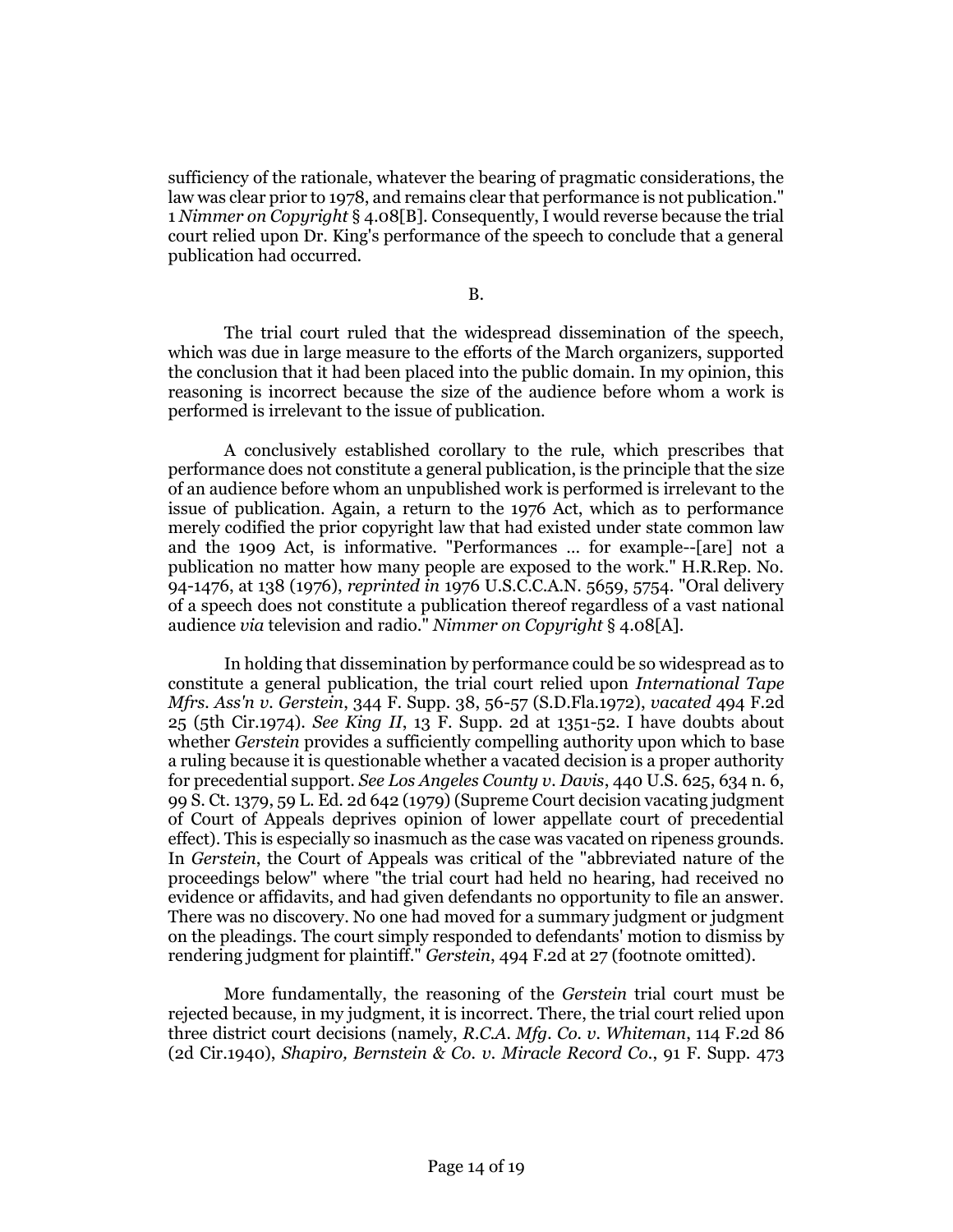(N.D.Ill.1950), and *Egner v. E.C. Schirmer Music Co.*, 48 F. Supp. 187 (D.Mass.1942)) to support its conclusion that a sufficiently disseminated performance could result in a general publication. *See Gerstein*, 344 F. Supp. at 56 n. 76. In each of these cases, the work, which was the subject of a copyright challenge, was of a type that was performed, namely music. To that extent, these cases are similar to Dr. King's "I Have A Dream" speech. However, none of these cases support the proposition that performance alone, if sufficiently widely disseminated, can constitute a general publication because each of the challenged works had been reduced to tangible copies which had been sold. *See Whiteman*, 114 F.2d at 88; *Miracle Record*, 91 F. Supp. at 475; *Egner*, 48 F. Supp. at 189.

The trial court also relied upon *Burke v. NBC, Inc.*, 598 F.2d 688, 691 (1st Cir.1979), in support of its assertion that publication alone, given sufficient dissemination, could result in a general publication.<sup>8</sup> *See King II*, 13 F. Supp. 2d at 1352. The trial court appears to have relied upon the language in *Burke*, which held that "[a] general publication is such dissemination of the work itself among the public as justifies the belief that it has been dedicated to the public and rendered common property." *Burke*, 598 F.2d at 691.

Although the reasoning of the trial court may have been justified on the basis of works that are manifested through a physical object, such as books or pieces of art, it is inapplicable to performed works because of the axiom that performance is not a publication, regardless of the size of the audience. This axiom negates any inference that the amount of the dissemination is sufficient to justify a belief that a performed work was dedicated to the public and thus entered into the public domain inasmuch as an inherent tension exists between the two doctrines. If the size of an audience has no effect on the rule that performance is not a publication, then no degree of dissemination due to performance could result in a dedication to the public. Importantly, the distinction that I seek to draw is consistent with the *Ferris* holding that performance does not amount to an abandonment of title or to a dedication of the work to the public at large. *Ferris*, 223 U.S. at 435-36, 32 S. Ct. 263.

The logical result of the rule that performance cannot constitute a publication regardless of audience size is that an affirmative effort to obtain press coverage does not constitute an exception because media coverage does nothing more than increase the size of the audience, which is irrelevant to the issue of publication. Thus, I am of the opinion that the trial court erroneously found that a general publication existed in part because of the widespread dissemination of the speech that had been implemented by the concerted efforts of the March organizers to maximize press coverage. The trial court appears to have found the

<sup>8</sup> The trial court also cited *Silverman v. CBS, Inc.,* 632 F. Supp. 1344, 1353 (S.D.N.Y.1986), *aff'd in part, vacated in part on other grounds by* 870 F.2d 40 (2d Cir.1989). However, the cited portion of the opinion does not support this proposition.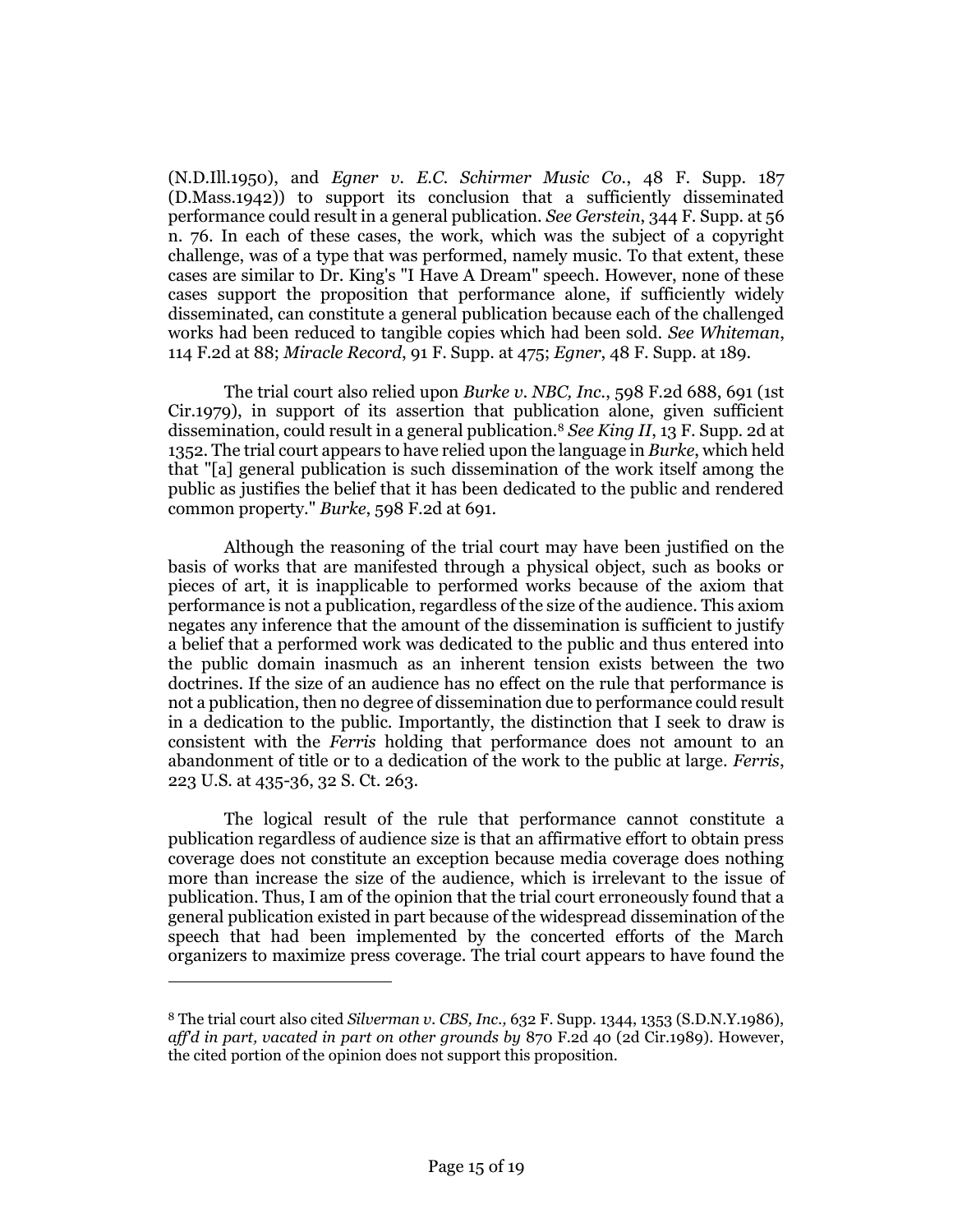following factors to be determinative on this issue: (1) "the March organizers were aware of and encouraged the press' coverage of the March," (2) "the studied effort by March organizers to secure as wide dissemination of the March's speeches as possible," (3) "dissemination of the speakers' words to the greatest public audience possible was one goal of the March organizers," (4) "the press was invited to attend and to film the day's events," (5) "the March was broadcast live on multiple television networks and radio stations, and portions, including Dr. King's speech, were subsequently re-broadcast," (6) "at no point was the press given express limitations regarding who could film the event or the extent to which their footage could be used," (7) "there is no indication that any such limitations were made or implied," and (8) "there is no record of objections by Dr. King or by other March participants or organizers as to the press' coverage of the event."<sup>9</sup> *King II*, 13 F. Supp. 2d at 1352. All of these factors, with the exception of the first, were "crucial" to the finding by the trial court that a general publication had occurred. *See id.* I believe that this reasoning is incorrect as a matter of law. Since the size of the audience before whom a performance occurs is irrelevant, each of these considerations constitute an invalid basis upon which to find a general publication because they amount to nothing more than an effort to assure the dissemination of the performance to the largest audience possible. Thus, the district court essentially created an exception to the audience-size-is-irrelevant rule based on the public interest in Dr. King's speech. There is no authority for such an exception. In the fair use decision of *Harper & Row, Publishers, Inc. v. Nation Enterprises*, 471 U.S. 539, 555-60, 569, 105 S. Ct. 2218, 85 L. Ed. 2d 588 (1985), the Supreme Court premised its holding on the principle that the copyright laws protect all authors equally, regardless of the public import of, or interest in, their work. "Congress has not designed, and we see no warrant for judicially imposing, a 'compulsory license' permitting unfettered access to the unpublished copyrighted expression of public figures." *Harper & Row*, 471 U.S. at 569, 105 S. Ct. 2218.

C.

The trial court also determined that a failure to control copying or reproductions of the speech supported a finding of a general publication. *See King II*, 13 F. Supp. 2d at 1352. This principle appears to originate from *American Tobacco Co. v. Werckmeister*, 207 U.S. 284, 300, 28 S. Ct. 72, 52 L. Ed. 208 (1907), which stated in dicta that "we do not mean to say that the public exhibition of a painting or statue, where all might see and freely copy it, might not amount to publication within the statute, regardless of the artist's purpose or notice of reservation of rights which he takes no measure to protect." In addition, the

<sup>9</sup> Among these listed factors that were included by the trial court is the following statement: "Dr. King provided the press with an advance text of his speech to enable them to film and broadcast the events more easily." *King II,* 13 F. Supp. 2d at 1352. However, the trial court later indicated that it did not rely upon the partial advance press draft to reach its conclusion. *See id.* at 1353 n. 5.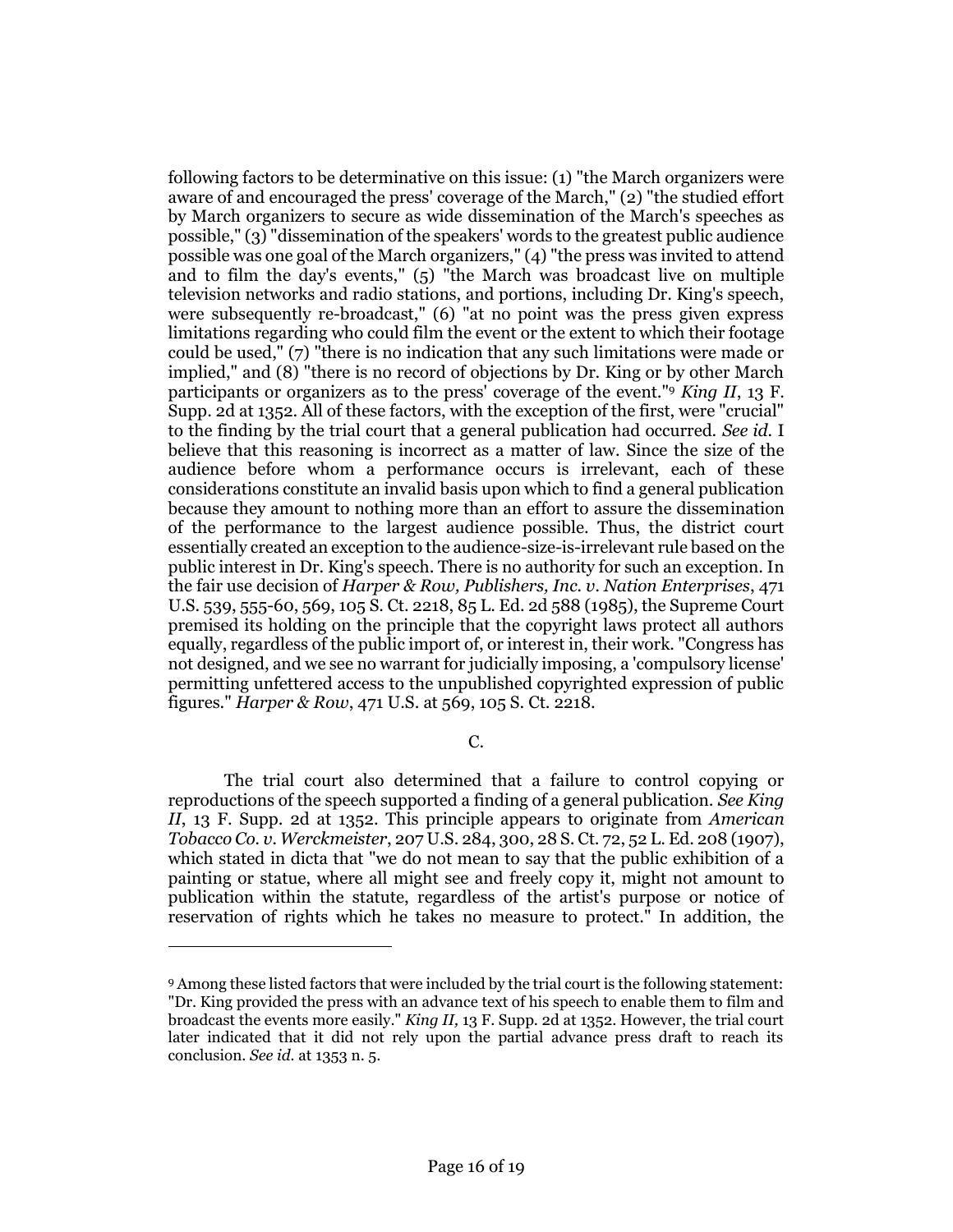decision by the trial court evidenced its reliance upon the principle from *American Tobacco*, 207 U.S. at 299, 28 S. Ct. 72, in which the Supreme Court indicated that the test for a general publication is whether an exhibition of the work to the public evinces a dedication without a reservation of rights rather than merely the right to view and inspect. *See King II*, 13 F. Supp. 2d at 1352.

I believe that the court below erred when it failed to recognize that these maxims have no application in the context of performed works, as made clear by *Ferris*, which was decided over four years after *American Tobacco.* In *Ferris*, the Supreme Court, immediately after enunciating the rule that performance alone cannot constitute publication, quoted favorably from a treatise by Justice Story.

Story states the rule as follows: "So, where a dramatic performance has been allowed by the author to be acted at a theater, *no person has a right to pirate such performance, and to publish copies of it surreptitiously;* or to act it at another theater without the consent of the author or proprietor; *for his permission to act it at a public theater does not amount to an abandonment of his title to it, or to a dedication of it to the public at large.*" It has been said that the owner of a play cannot complain if the piece is reproduced from memory. But the distinction is without sound basis and has been repudiated.

*Ferris*, 223 U.S. at 435-36, 32 S. Ct. 263 (emphasis added and citations omitted). The opportunity to copy or reproduce a performed work, or the fact of performance in and of itself, has no relevance to the issue of whether it has been placed into the public domain because the performance "does not amount to an abandonment of [the author's] title to it, or to a dedication of it to the public at large." *Id. See also Nutt v. National Inst. Inc. for the Improvement of Memory*, 31 F.2d 236, 238 (2d Cir.1929) ("Even where the hearers are allowed to make copies of what was said for their personal use, they cannot later publish for profit that which they had not obtained the right to sell."). Moreover, given that Dr. King's speech enjoyed the automatic protection of common law copyright, it is significant that CBS did not point to any authority in which forfeiture was found on the basis of the copying activities or the reproduction of copyrighted work by a third party.

The trial court acknowledged the import of *Ferris*, but distinguished it in the following manner:

However, the case sub judice [sic] quite a different factual scenario from that confronted in *Ferris v. Frohman*, in which it was held that the performance of a play did not destroy common law copyright. A closer situation would be presented if the owner of the common law right to the play in *Fromer v. Ferris* [sic] had not only allowed the performance of his play but also had invited the press to attend, film, broadcast it live on numerous television and radio stations,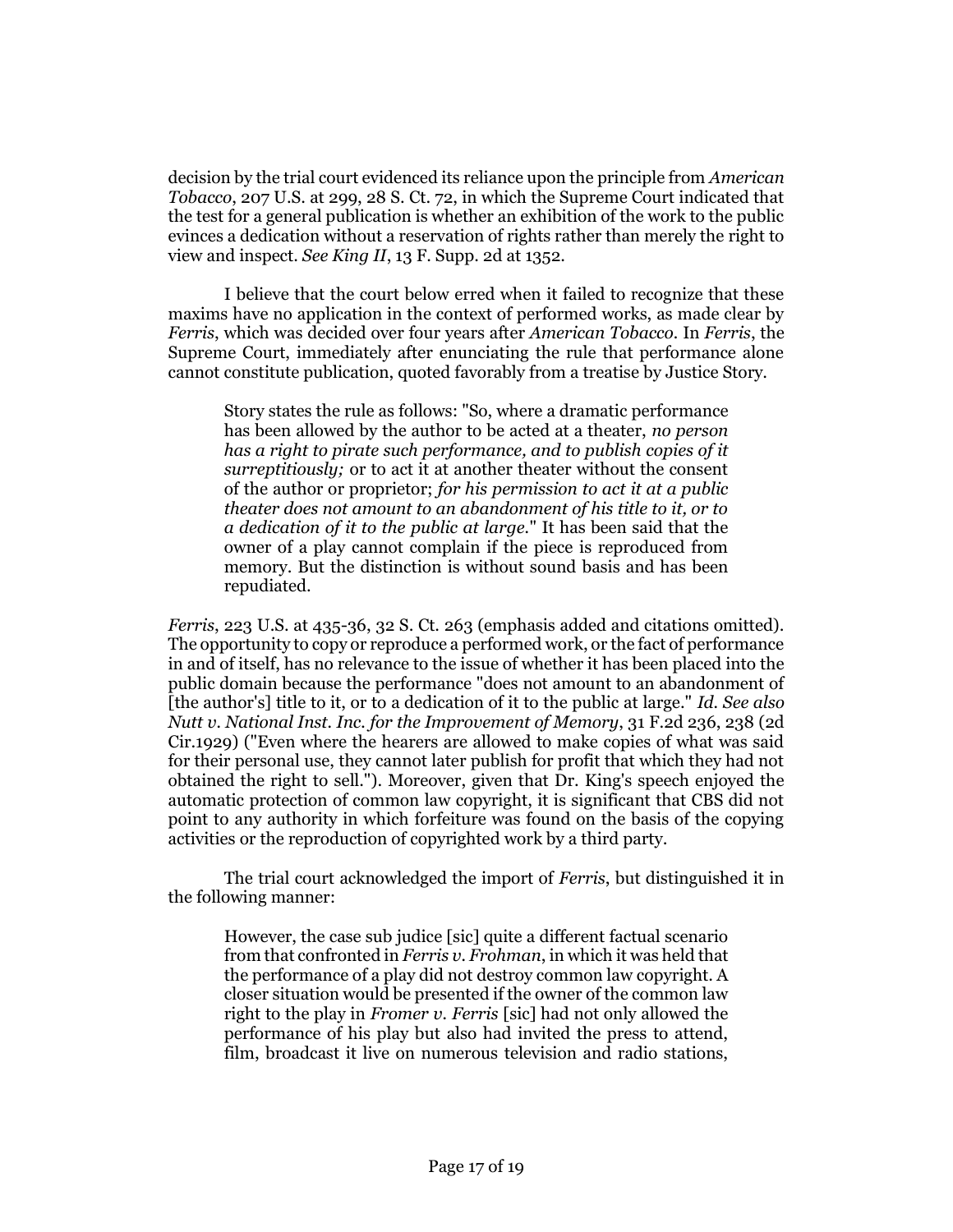and replay parts on news programs, and then the owner had sought and selectively asserted statutory copyright protection. The court does not believe that such inconsistent actions, as occurred in the captioned case, can be seen as anything other than a general publication extinguishing common law copyright protection.

*King II*, 13 F. Supp. 2d at 1351. In support of this reasoning, the trial court opined that "the concept that dissemination by performance could reach such heights as to be a publication is not a new one," relying upon *Gerstein. King II*, 13 F. Supp. 2d at 1351. However, as indicated above, *Gerstein* does not validly support that proposition.<sup>10</sup>

The trial court also cited *Letter Edged in Black Press, Inc. v. Public Bldg. Comm'n of Chicago*, 320 F. Supp. 1303 (N.D.Ill.1970), where a general publication of a sculpture had been found to exist based upon the lack of restriction on the copying and successful efforts to court press coverage, with no restrictions on press reproductions. *See King II*, 13 F. Supp. 2d at 1354. However, I believe that *Letter Edged in Black Press* is not applicable to this controversy for several reasons.

First, that court had placed importance on the supplying of uncopyrighted tangible copies, in the form of photographs of the work, which were made available upon request. *See Letter Edged in Black Press*, 320 F. Supp. at 1311. By contrast, no similar situation is presented in the decision below because the trial court expressly disavowed any reliance on the only two tangible copies in evidence. *See King II*, 13 F. Supp. 2d at 1353 n. 5.

Second, and more fundamentally, *Letter Edged in Black Press* is distinguishable, in that the copyrightable work at issue was physical and thus the application of the *American Tobacco* principles was justified. In contrast, the situation presented here involves a copyrightable work that is manifested by performance. The *American Tobacco* principles of unfettered copying and reproduction, or an exhibition which demonstrates a dedication without reservation of rights, are inapposite to performed works in the absence of an authorized distribution of tangible copies. Otherwise, it would be very difficult, if even possible, to explain the results in *Silverman v. CBS, Inc.*, 632 F. Supp. 1344, 1347, 1350 (S.D.N.Y.1986), *aff'd in part, vacated in part on other grounds by* 870 F.2d 40 (2d Cir.1989)<sup>11</sup> and *CBS, Inc. v. Documentaries Unlimited, Inc.*, 42 Misc.

<sup>10</sup> *See supra* Part (B).

<sup>11</sup> The court determined that CBS had a copyright over radio broadcasts of "The Amos 'n' Andy Show" from 1928 to 1948 because the "'rendering of the performance before the microphone cannot be held to be an abandonment of ownership to it by the proprietor or a dedication of it to the public at large,'" quoting *Uproar Co. v. NBC,* 8 F. Supp. 358, 362 (D.Mass.1934), *modified* 81 F.2d 373 (1st Cir.1936).